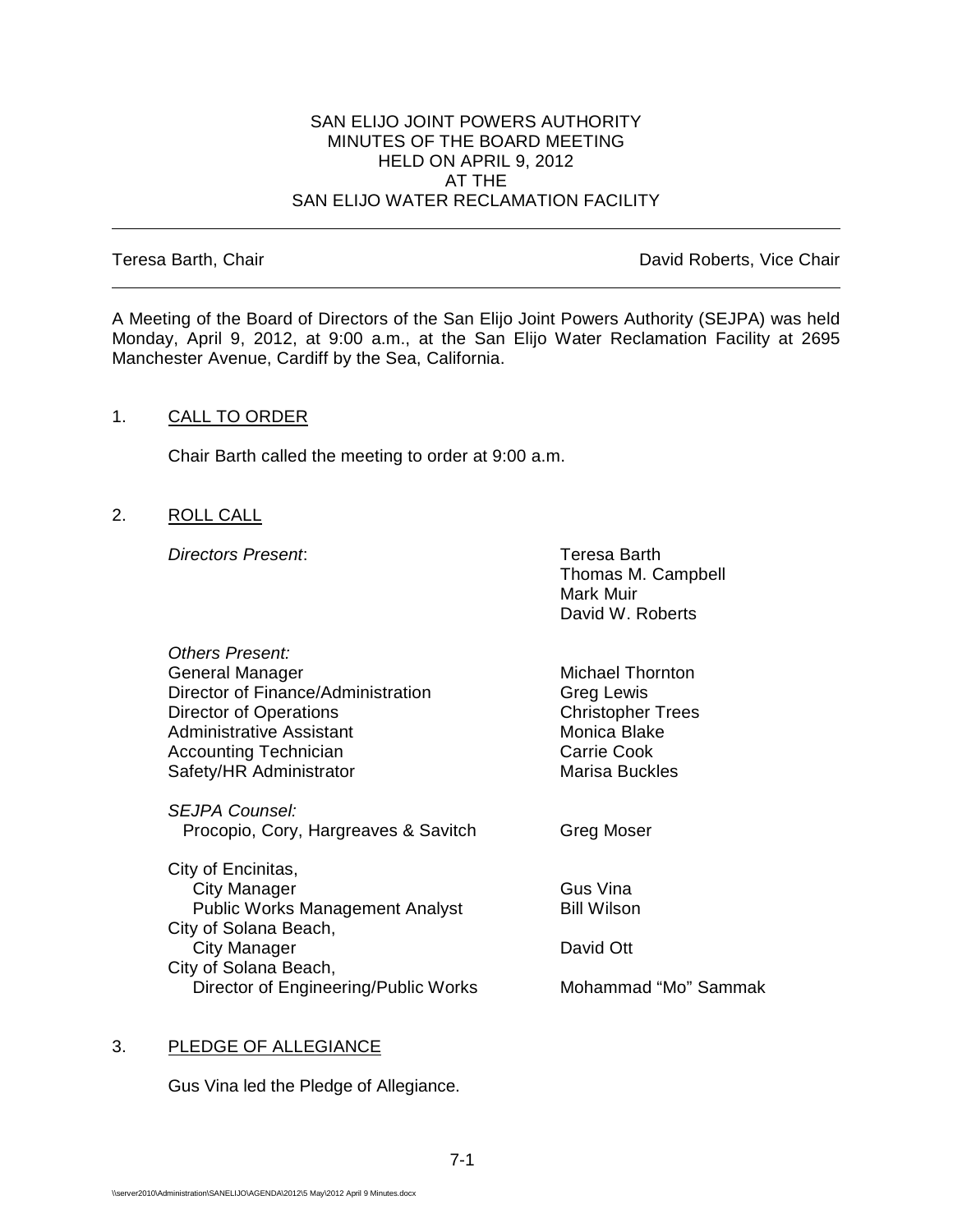## 4. ORAL COMMUNICATIONS

**None** 

## 5. PRESENTATION OF AWARDS

None

## 6. CONSENT CALENDAR

Moved by Board Member Muir and seconded by Vice Chair Roberts to approve the Consent Calendar with unanimous vote of approval.

Consent Calendar:

| Agenda Item No. 7  | Approval of Minutes for the March 12, 2012 meeting                              |
|--------------------|---------------------------------------------------------------------------------|
| Agenda Item No. 8  | Approval for Payment of Warrants and<br>Monthly<br><b>Investment Report</b>     |
| Agenda Item No. 9  | San Elijo Water Reclamation Facility Treated Effluent<br>Flows - Monthly Report |
| Agenda Item No. 10 | San Elijo Joint Powers Authority Recycled Water Program<br>- Monthly Report     |

#### 11. ITEMS REMOVED FROM CONSENT CALENDAR

None

## 12. PRESENTATION OF THE SAN ELIJO JOINT POWERS AUTHORITY FISCAL YEAR 2012-13 RECOMMENDED BUDGET

The Director of Finance/Administration provided a PowerPoint presentation on the Fiscal Year (FY) 2012-13 Recommended Budget and answered questions from the Board of Directors. The total recommended FY 2012-13 budget for the Wastewater Treatment Fund, which includes operations and debt service, is \$5,374,877, a 4.7 percent decrease from the previous year. Revenues to support the Wastewater Treatment Fund come from the users of the provided services including the Member Agencies, Rancho Santa Fe Community Service Districts and Escondido. The total recommended FY 2012-13 operating budget for the Water Reclamation Fund, which includes operations and debt service, is \$1,957,028, a 7.2 percent increase from the previous year. The increase is attributable to new debt issued for the Advanced Water Treatment Project. Water Reclamation Fund revenues come from the sale of recycled water. The FY 2012-13 appropriation for the Capital Project fund is \$1,032,000, up from \$942,000 and is funded based on ownership or leased capacity of the facilities being improved or constructed.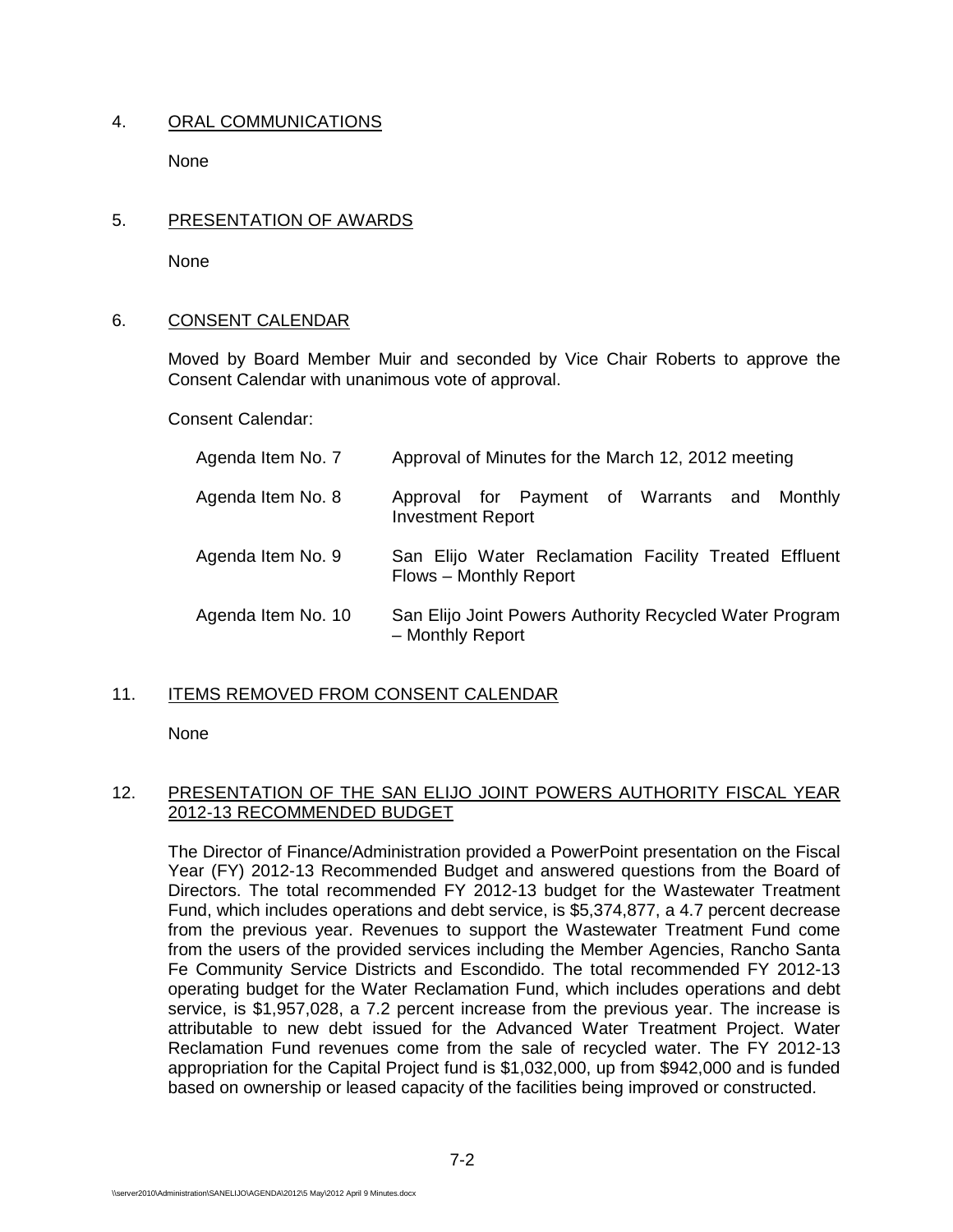It was reported that the total cost to the Member Agencies of the FY 2012-13 recommended budget for all programs funded including capital improvements and debt service will decrease from a year ago. The City of Encinitas will see a reduction of cost of 6.9 percent, while the City of Solana Beach will see a reduction of 3.4 percent.

The Director of Finance/Administration stated that on the basis of 15,992 connected equivalent dwelling units (EDU's) through December 2011, the services provided to the Member Agencies by the SEJPA for wastewater treatment and disposal will cost an average of \$153.14 per EDU. This represents a decrease of 4.7 percent from a year ago.

It was recommended that the Board of Directors take the Recommended Budget to their respective Councils for further discussion and support. The budget will then be discussed at the next scheduled Board meeting.

This was an informational report not requiring Board action.

## 13. FINAL ARBITRAGE REPORT ON THE REFUNDED 2003 REVENUE BONDS

The Director of Finance/Administration reported that the final step in refunding the 2003 Bonds is to complete the federal arbitrage report to ensure the tax exempt status of the bonds is not compromised by excess earnings on the reserve account during the life of the bonds. When the bonds were originally issued, the arbitrage yield was calculated to be 3.847 percent, and the reserves cannot earn more than that during the life of the bonds.

The Director of Finance/Administration stated that during the refunding process, the SEJPA negotiated a settlement with the reserve account investor, Wells Fargo Bank, to end the forward purchase agreement that the bond reserves were invested in. Since the yield on the investment instrument was above current market rates, Wells Fargo was willing to pay a premium to terminate the contract. This premium is considered interest earnings for the purpose of arbitrage and is added to the earnings of the reserve over its life. This caused the reserve to earn in excess of the arbitrage yield for the period 2003 through 2011. The final arbitrage report requires earnings in excess of the arbitrage yield be relinquished to the Internal Revenue Service to maintain the tax exempt status of the bonds. The final arbitrage report was completed by Willdan Financial Service in March 2012 and the report concluded that the SEJPA reserve fund earnings exceeded the arbitrage yield calculation by \$158,838.86.

The Director of Finance/Administration stated that the amount due the Internal Revenue Service has no impact on the SEJPA or Member Agencies' budgets since the rebate is taken from the proceeds paid by Wells Fargo Bank during the refunding process.

Moved by Board Member Muir and seconded by Board Member Campbell to:

1. Authorize the General Manager to submit form 8038-T to the Internal Revenue Service along with the \$158,838.86 payment due.

Motion carried with unanimous vote of approval.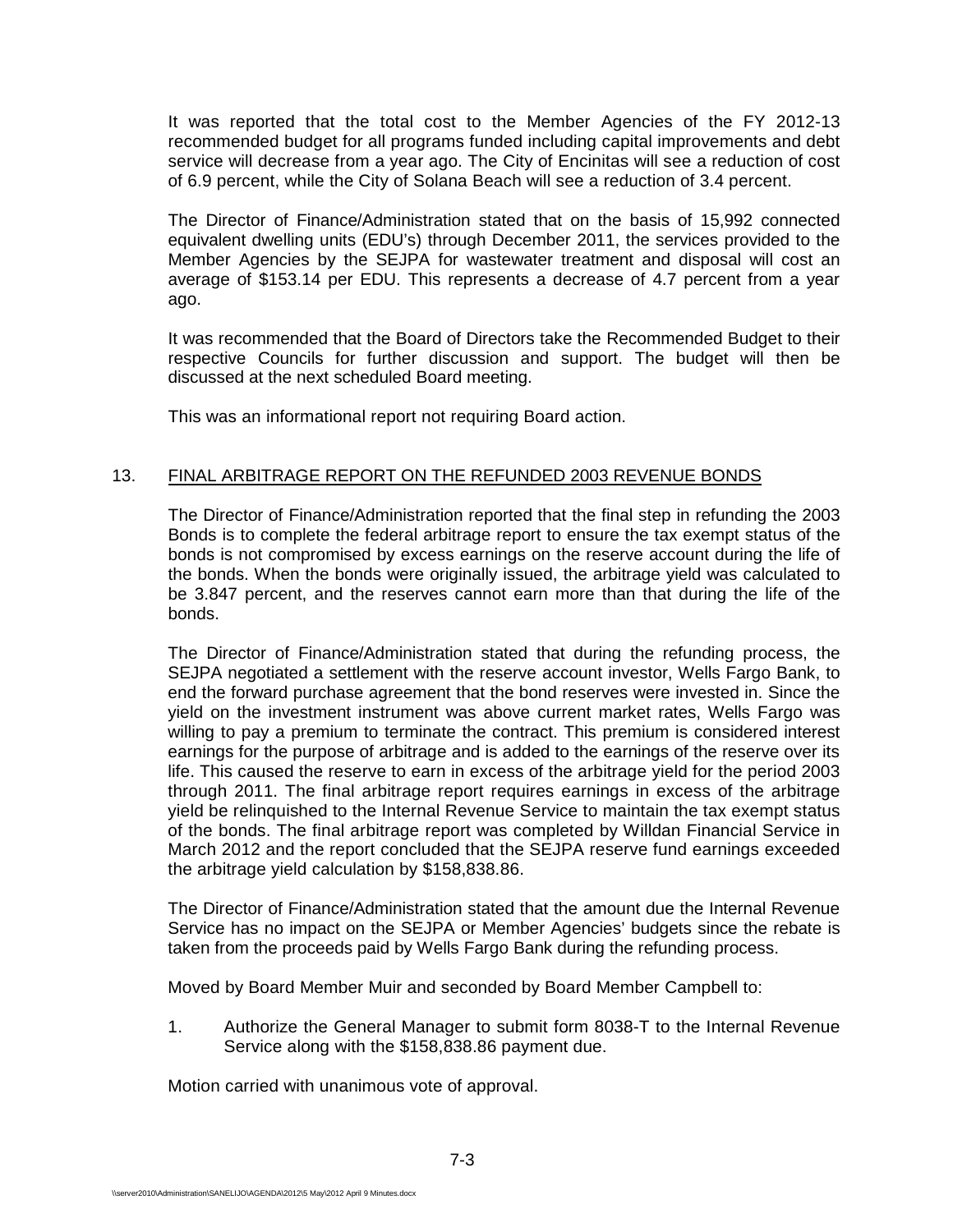# 14. PARTNERSHIP WITH OLIVENHAIN MUNICIPAL WATER DISTRICT (OMWD) REGARDING LOCAL WATER SUPPLY DEVELOPMENT

The General Manager stated that as part of the North San Diego County Cooperative Demineralization Project, OMWD is studying the feasibility of a brackish water purification project known as the San Elijo Valley Groundwater Project (SEVGP). To determine the water quality and quantity in a deep aquifer beneath the San Elijo Lagoon, a test well needs to be constructed and a three-day pump test performed. OMWD contacted the SEJPA to inquire if treatment and disposal of the water extracted from the three-day test could be provided. SEJPA staff has evaluated this request and is in favor of approving it. The General Manager reported that OMWD will provide full cost recovery to the SEJPA for the treatment and disposal of the test water. Therefore, this is a cost neutral project to the SEJPA.

Moved by Board Member Muir and seconded by Chair Barth to:

1. Authorize the General Manager to enter into Agreement with the Olivenhain Municipal Water District for the conveyance, treatment, and recycling or disposal of test water associated with the proposed San Elijo Valley Groundwater Project.

Motion carried with unanimous vote of approval.

## 15. GENERAL MANAGER'S REPORT

The General Manager reported that on March  $15<sup>th</sup>$  he made a presentation to the San Diego Regional Chapter of WateReuse on the San Elijo Advanced Water Treatment Project. The presentation focused on the proactive approach of the SEJPA to address water quality concerns, being innovative in the capture and treatment of urban runoff, and the SEJPA's success in securing grant funding and low-interest financing. The General Manager stated that the City of San Diego presented on their first single-family residence use of recycled water for landscaping, which will likely pave the way for more recycled water use in this application.

The General Manager stated that he spoke at the  $6<sup>th</sup>$  Annual World Water Day Festival at the Agua Hedionda Lagoon Discovery Center. His presentation focused on what recycled water is and how it benefits our community, which provided an opportunity to highlight the SEJPA's recycled water program.

#### 16. GENERAL COUNSEL'S REPORT

General Counsel Greg Moser stated that Cal-LAFCO's interest in the regulation of joint powers authorities did not make their list of legislative priorities. Also, the California Fair Political Practices Commission (FPPC) adopted changes to its regulations so that boards voting on committee appointments do not create conflicts of interest.